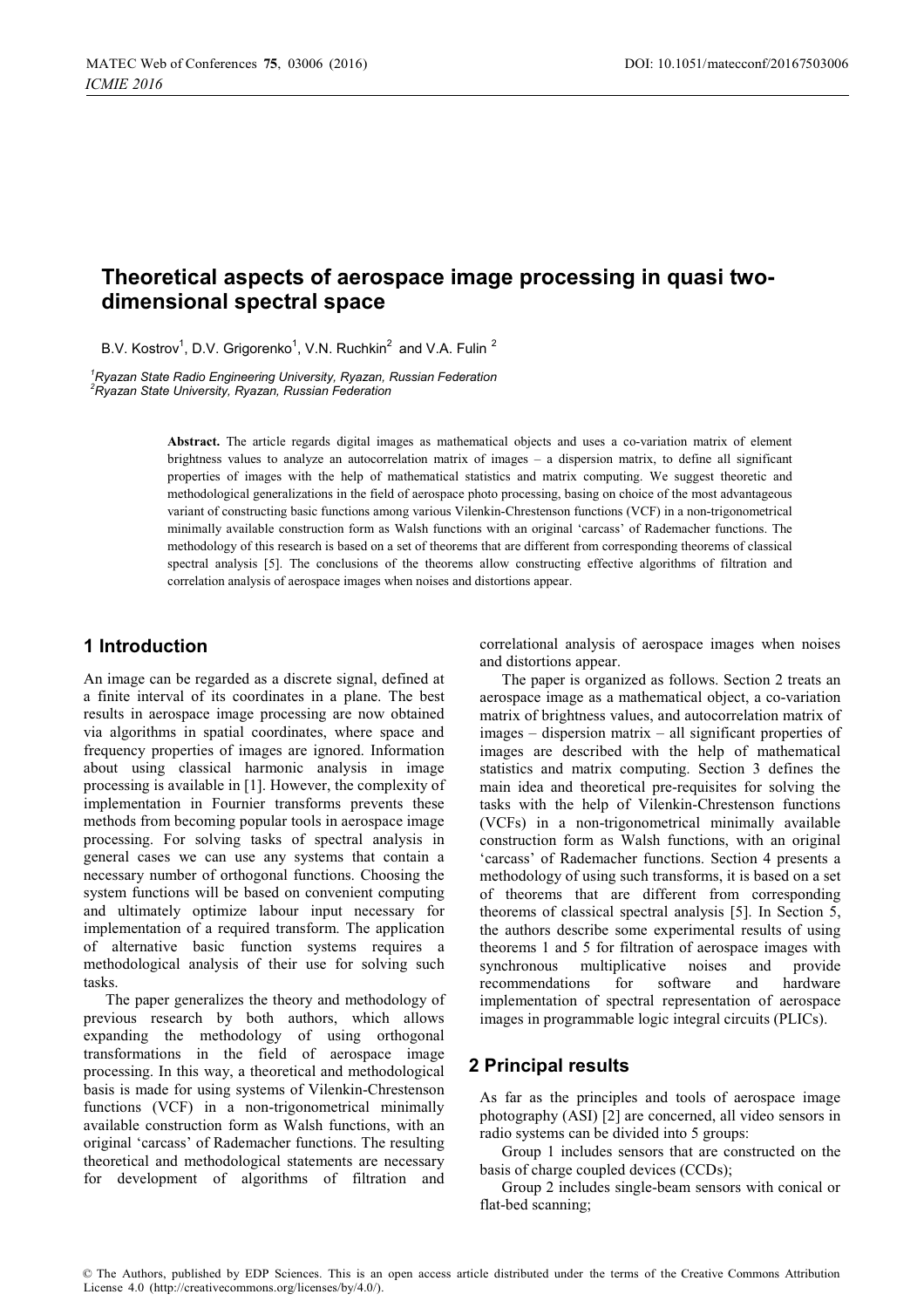Group 3 includes scanning sensors;

Group 4 consists of radio-locator stations with various bases and operational principles;

Group 5 can include thermal imagery devices and televisions, as well as systems that are typically mounted on flying apparatuses and on on-ground stations.

All the listed methods and systems create panchromatic video data that can be fixed or saved in a number of ways. They all have a certain geometrical shape, and their content is represented as densities of blacker areas in video; these data can be transferred via various systems, and they all share properties that allow referring to them as aerospace images (ASIs).

To solve tasks in analysis and processing of ASIs, it is necessary to define 'image' as a mathematical object possessing certain analytical properties. Currently, performing mathematical operations on an image presupposes that it exists in digital form, as a *digital image* [2], represented as a discrete array of numbers, forming a matrix of elements,  $b_{ij}$  with parameters  $(i,j)$ , where  $1 \le i \le n$  and  $1 \le j \le n$ . Elements  $b_{ij}$  are squares (apertures, pixels), defined by inequalities  $i-1 \le x < i$  and  $j-1 \leq y < i$  $(x$  and  $y$  are spatial co-ordinates of a continuous image). Then any  $\lfloor b_{ij} \rfloor$  matrix of a  $n \times n$ can be assigned an image, whose brightness value squared  $[i-1 \le x < i]$   $\times$   $[j-1 \le y < i]$  equals a constant value  $\overline{b}$ *ij* for each pair  $(i,j)$ . A digital image element can be represented as a random value  $\tilde{b}_{ij}$ , and the  $[\tilde{b}_{ij}]$ matrix of random values. As the  $\frac{b_{ij}}{y}$  values can be taken as full representatives of random values  $b_{ij}$ , we transpose their value onto the area of the whole element.

The sum of random values of the image element brightnesses leads to a value of  $\Sigma_B = M \left( \frac{B}{B} - \overline{B} \right) \left( B - \overline{B} \right)^t$ . where *M* is an operator of mathematical expectation,  $\overline{B}$ corresponds to the vector average,  $(B-\overline{B})$  represents the column matrix, and  $(B - \overline{B})'$  stands for a row matrix.

The obtained matrix contains  $n^2 \times n^2$  elements, the diagonal elements are dispersions of specific random values, and all the other elements correspond to covariations of two random values  $b_{ij}$ , measured at different values of  $i$  and  $j$ . A co-variation matrix is completely symmetrical.

The utility of an image can be defined via analysis of a self-correlation image matrix, also called a dispersion matrix, as is characterizes the image element dispersion.

$$
S_B = \begin{bmatrix} M_{1} & \cdots & M_{2} & \cdots & M_{m} \end{bmatrix}
$$
  
... ... ... ...  

$$
M_{2} & \cdots & M_{m} & \cdots & M_{m} \end{bmatrix}
$$
  

$$
M_{1} & \cdots & M_{m} & \cdots & M_{m} \end{bmatrix}
$$

In some cases, the  $\Sigma_B$  matrix is more conveniently represented via correlation coefficients, defined as  $r_{ij} = \sigma_{ij}^2 / \sigma_{ii} \sigma_{jj}$ . Then  $\Sigma_B$  will equal  $\Sigma_B = \Gamma_{ij} R_K \Gamma_{ij}$ , where  $\Gamma_{\eta}$  is a diagonal matrix of mean square deviations  $\sigma_{\eta}$ .

and  $R_K$  is a matrix of correlation coefficients  $r_{ij}$ .

$$
R_{K} = \begin{bmatrix} 1 & r_{1} & \dots & r_{n-1} \\ r_{1} & \dots & \dots & \dots \\ \dots & \dots & \dots & \dots \\ \dots & \dots & \dots & \dots \\ r_{n-1} & \dots & \dots & \dots \end{bmatrix}_{(2)}
$$

where is a correlation matrix for rows and columns,

and  $r_i$  are correlation coefficients for rows and columns.

Thus, using tools and methods of mathematical statistics and matrix computing, we can define all significant properties of images.

ASIs develop specific distortions due to their formation principles and conditions of transfer, and these distortions can be classified:

- synchronous distortions due to changing transfer properties of the pixel brightness formation tract: these are rigidly connected to the law of scanning ASIs (specific 'synchronous stripes' along the rows or columns);

- distortions as group noises that can behave absolutely destructively (shown as missing pixels along ASI rows);

- non-synchronous distortions not related to the pixel brightness formation tract of the scanning law (shown as specific periodic 'non-synchronous stripes' located at a random angle to the ASI columns).

Removal of described distortions is the primary task of preliminary processing of compression algorithm picture compression, to form prerequisites for using the images).

#### Main idea and theoretical 3 prerequisites for solving the tasks

The existence of an image digital form defines mathematical tools available for execution of processing operations. These are mostly discrete transformations defined for finite intervals. Introducing the notion of finiteness, we can avoid the contradictions that arise from the Fourier transformation, and conduct spatial-spectral analysis of images that are in a general way described by a non-stationary arbitrary process. In this respect, using the principal statements and conclusions of the theory of discrete signal at finite intervals is quite justified. This theory is based on choosing the best acceptable option of constructing a basic function system from the whole range of VCFs, for which signal shift is defined as bitwise addition of numbers in a certain module. The notion of VCF includes Walsh function systems (based on binary arithmetic) as an individual case.

The methodology of applying this system at an interval is based on the following properties:

1. All functions of the system are valid for definition interval  $N = 2^n$ .

2. As the system function values are limited to  $+1$  and  $-1$ , the basic operations for expansion in a Walsh system are addition and subtraction.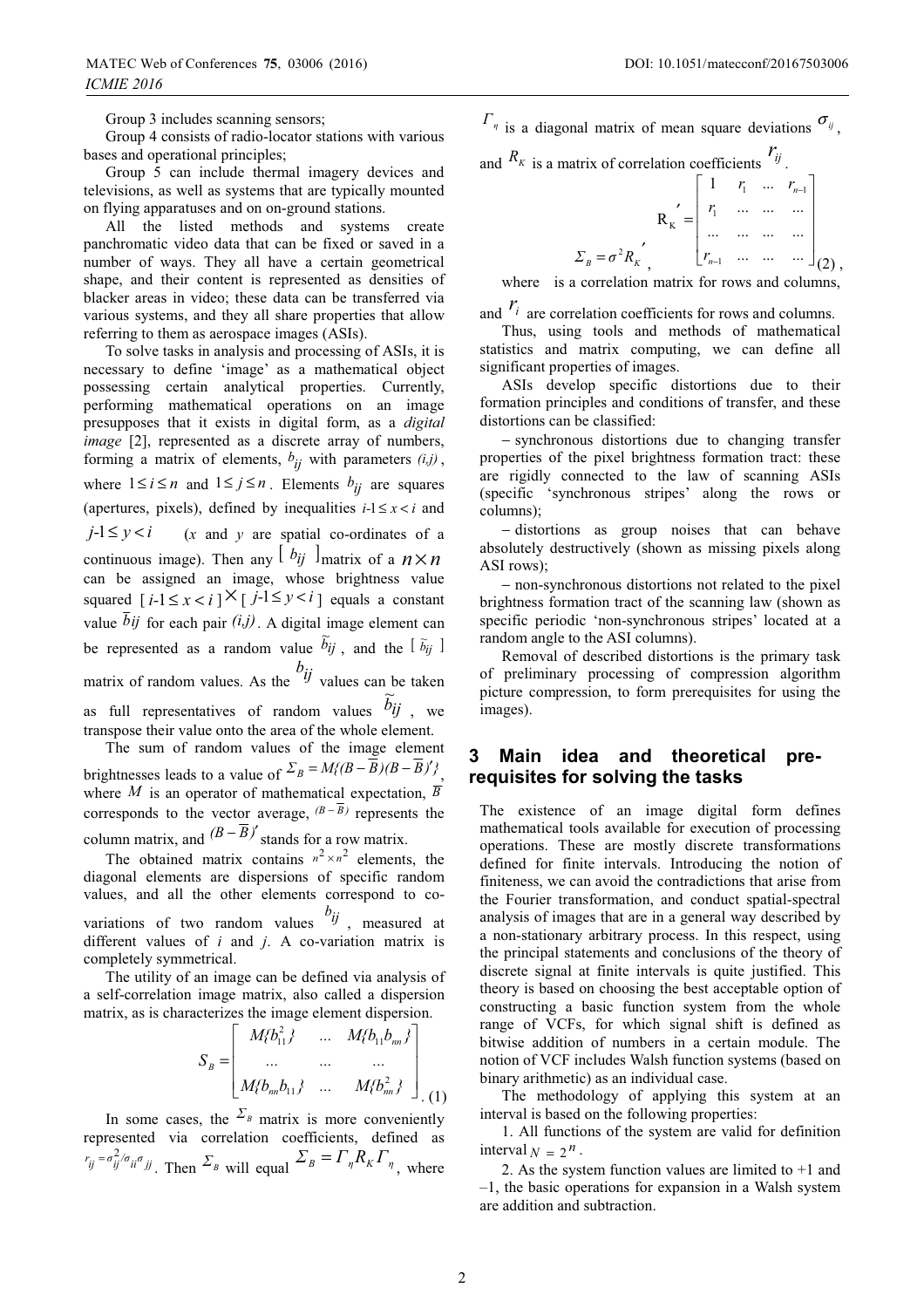4. As the Hadamard matrix is sized  $N \times N$ , it includes  $N$  orthogonal functions and therefore no new orthogonal functions can be added. This means that such a function system is complete and can be used for unitary transformations of non-harmonic spectral analysis. The computational complexity of such transformations will be minimal, as all the operations will be replaced with addition of real numbers, and not of discrete exponential functions, where all numbers are complex [3].

Alternatively, VCFs can also be represented by Rademacher functions (complex) for the same interval  $N = m^n$ :

$$
R_i(x) = e^{j(2\pi/m)x_i}
$$
 (3)

where the  $i$  index stands for the order of a Rademacher function.

Then, in accordance with (1), VCFs can be written as

$$
F(p, x) = \prod_{i=0}^{n-1} [R_i(x)]^{} \tag{4}
$$

For the case when  $m = 2$ , the Rademacher function can be set like this:

$$
r_i(x) = (-1)^{< x_i > 0}
$$
\n(5)

where  $\langle x_i \rangle$  is the *l* order of a binary representation of the  $x$  variable.

In such a task, all Rademacher functions are valid and uneven functions for the  $N$  interval. The system that they constitute in not complete. Its completion results in a Walsh function system:

$$
wal(w, x) = \prod_{i=1}^{n} [r_i(x)^{< w_i>}] \tag{6},
$$

where  $\langle w_i \rangle$  is the value of the  $\vec{l}$  order of a Rademacher function number, represented in a Gray code:  $i = 1, 2, 3, \dots, n$ .

If the number of the Rademacher function contains only one unit, the Walsh function will coincide with the Rademacher function having the same number.

Thus, for definition interval  $N = 2^n$  a Walsh function system can be divided into  $\frac{n}{r}$  groups (here, the zero order function is not considered). If these groups are numbered  $k = 1, 2, 3, ..., n$ , each group begins with Rademacher function  $r_{n+1-k}$ , and each includes  $2^{n-k}$ functions (including the Rademacher function proper). Thus, a Rademacher function system forms a 'carcass' on which the Walsh system is built; and this circumstance has to be considered for spectral analysis of signals.

The methodology of this research is based on a set of theorems that are different from corresponding theorems of classical spectral analysis [5]. The conclusions of the theorems allow constructing effective algorithms of filtration and correlation analysis of aerospace images when noises and distortions appear.

# 4 Methodology of aerospace image processing

2. Theorem on dyad convolution

If  $\{X_n\}$  and  $\{Y_n\}$  are digital sequences set for an N *interval*, the sequence of convolution (correlation)  $\{Z_s\}$ :

$$
Z_{s} = \frac{1}{N} \sum_{n=0}^{N-1} X_{n} Y_{n \oplus s}
$$
 (7)

will be as follows:

$$
Z_{s} = \sum_{u=0}^{N-1} N(C_{u}^{X} \times C_{u}^{Y})^{*}
$$
 (8)

where  $C_n^X$  are spectral coefficients of the  $\{X_n\}$ sequence, and  $C_n^Y$  are spectral coefficients of the  $\{Y_n\}$ sequence.

The theorem gives an insight into the mechanism of formation of signal elements following their filtration in a spectral space.

2. Theorem on realnumber-dyad convolution (RDC) If  $\{X_n\}$  and  $\{Y_n\}$  are digital sequences set for an N interval, the sequence of convolution (correlation)  $\{Z_{\alpha}\}\$ 

$$
Z_s = \frac{1}{N} \sum_{n=0}^{N-1} X_n Y_{n-s}
$$
(9)

can be computed as follows:

$$
Z_{s} = \sum_{u=0}^{N-1} C_{u}^{X} (C_{u}^{Y})_{s}
$$
 (10)

where  $C_n^X$  are spectral coefficients of the  $\{X_n\}$ sequence, and  $(C_u^Y)_s$  are spectral coefficients computed after a sequence shift  ${Y_n}$ .

This theorem allows constructing complex spectral filters and effective algorithms for correlation analysis. The proof of the theorem and methods of construction of a correlation function for two images can be found in [4]. Physical foundations of RDF functioning are given in [5, 6].

3. Theorem on invariance of thinned basis

If  $\{V_n\}$  is a digital sequence obtained from sequence

 $\{X_n\}$  through a dyad shift by value of  $\hat{l}$ , i.e.  $V_n = X_{n \oplus l}$ ,

and 
$$
C^{\nu} = \frac{1}{N} \mathbf{H}_{\mathbf{W}} \mathbf{V}
$$
, and  $C^{\chi} = \frac{1}{N} \mathbf{H}_{\mathbf{W}}^{\mathbf{0}} \mathbf{X}$ , (11)

where  $C^V$  are coefficients of the Walsh sequence

spectrum,  $\{V_n\}$   $C^x$  are coefficients of the sequent spectrum of the  $\{X_n\}$  sequence,  $H^0_w$  is an arbitrarily thinned Hadamard matrix, and  $H_w$  is the initial matrix, i.e.  $(C^{\nu})^2 = (C^x)^2$ .

This theorem allows certain filtration types while obtaining spectral presentations, which is not typical of other basic function systems. Proof of this theorem is given in  $[7]$ .

4. Theorem on restriction of a non-trigonometrical spectrum

If  $n$  is the order of a Rademacher function system, and  $k$  is the number of a function group in a Walsh system, restriction of the spectrum is applied at the level Rademacher functions, number of  $n+1-k$ , then in the newly formed image the element brightness  $b_{ij}^{[N_s]}$  will be: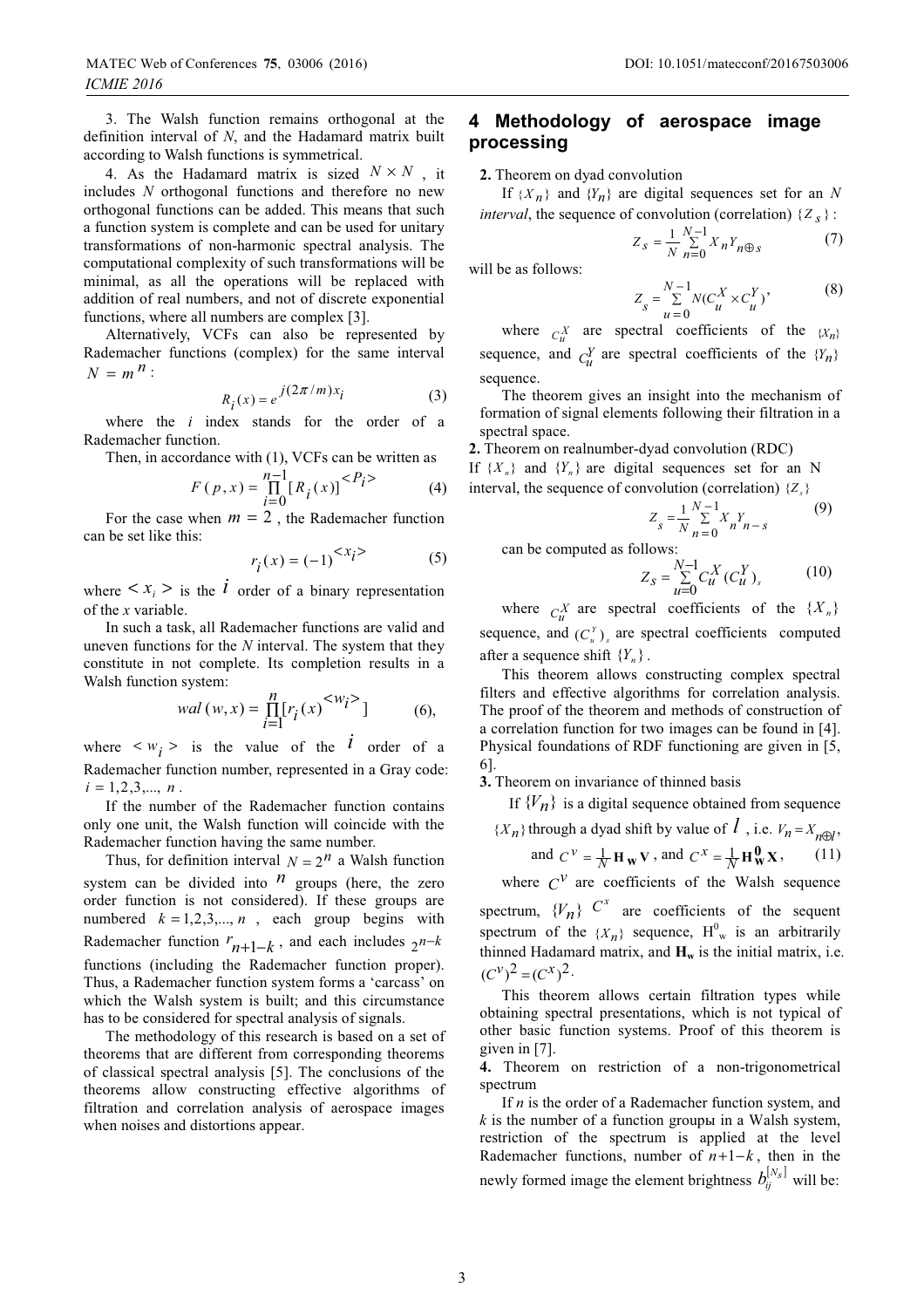$$
b_{ij}^{[N_s]} = \frac{1}{S^2} \sum_{g=1}^{s} \sum_{p=1}^{s} b_{gp}, \qquad (12)
$$

where  $N_s = \frac{N}{s}$ ,  $s = 2^{k-1}$ , and  $i, j = \overline{1, N_s}$ . Here, the

 $i(s)$ ;  $j(s)$ ;  $g(i)$ ;  $p(j)$  dependencies are ignored for simplification of the formula.

Intuitive use of this property allows constructing a two-level algorithm of image alignment, requiring computational costs that are tenfold lower as compared to algorithms described in [5]. An implementation of this approach is discussed in  $[8, 15]$ .

5. Theorem on energetic completeness of a quasi-twodimensional spectral presentation

If b is the matrix of a digital image sized  $M \times N$ , and  $C$  are coefficients of its quasi-two-dimensional spectral representation, this equality is true:

$$
\frac{1}{MN} \sum_{i=0}^{M-1} \sum_{j=0}^{N-1} b_{ij}^2 = \frac{1}{M} \sum_{i=0}^{M-1} \sum_{\nu=0}^{N-1} C_{i\nu}^2
$$
 (13).

Expression (2) is a Parseval equation for a quasi-twodimensional presentation of two-dimensional signals. Its proof does not require any commentary, as it results from certain properties of spectral analysis. Using this theorem allows twofold reduction of computing effort and several other benefits, through removal of certain distortion types  $[9]$ .

6. Theorem on a constant component of spectrum

If we assume that  $b(x,0)=0$  is a concrete value of an image element in every row, it is not necessary to transfer the spectral constant component via a communications channel, because it can always be recovered with this formula:

$$
B_0 = -\sum_{\nu=1}^{N-1} B(x, \nu-1)(-1) \sum_{i=1}^{n} \langle (\nu-1)_i x_i \rangle \quad (14)
$$

In this case, the transferred spectrum does not have a constant component.

#### **Experimental** 5 results image оf filtration





Figure 1. Example of image filtration with multiplicative synchronous noise: (a) is the initial image  $MSD=7.4184$ ; (b) is the image transferred MSD=2.77

Fig. 1 shows the result of using Theorems 1 and 5 for filtration of images with synchronous multiplicative noises [10]. Filtration is performed through diagonal filtration in a quasi-two-dimensional spectral Walsh space. Image recovery follows this formula:

$$
\mathbf{B} = \mathbf{H}_{\mathrm{w}} \mathbf{H}_{\mathrm{uu}} \mathbf{C} \tag{15}
$$

where  $\bf{B}$  is the matrix of the recovered image:  $\bf{C}$  is the matrix of spectral coefficients;  $H_w$  is a Walsh-Hadamard matrix;  $H_{\text{uu}}$  is a matrix whose rows are made up of coefficients of row  $h_{\mu\nu}$  diagonal filters:

$$
h_{uu} = \frac{\left(\sum_{\mathbf{G}}\right)_{uu} - \left(\sum_{\eta}\right)_{uu}}{\left(\sum_{\mathbf{G}}\right)_{uu}}\tag{16}
$$

where  $(\sum_{\alpha})_{m}$  and  $(\sum_{\eta})_{m}$  are co-variation matrices of image rows with noises and of the noise itself, correspondingly, computed in a spectral space.

### **6 Conclusion**

Removal of distortions that emerge during formation and transfer of aerospace images is the principal task of preliminary processing of compression algorithm image compression, to form prerequisites for using the images.

Large volumes of data to process make us constantly look for methods and tools of acceleration, and improve the mathematical toolset for processing them as discrete transformations at their finite intervals. Introducing the notion of finiteness, we can avoid the contradictions that arise from the Fourier transformation, and conduct spatial-spectral analysis of images that are in a general way described by a non-stationary arbitrary process. In this respect, using the principal statements and conclusions of the theory of discrete signal at finite intervals is quite justified. This theory is based on choosing the most acceptable option of constructing a basic function system from the whole range of VCFs, for which signal shift is defined as bitwise addition of numbers in a certain module. Using this method considerably reduces computing expenditure (tenfold or more), while the quality of preliminary processing of